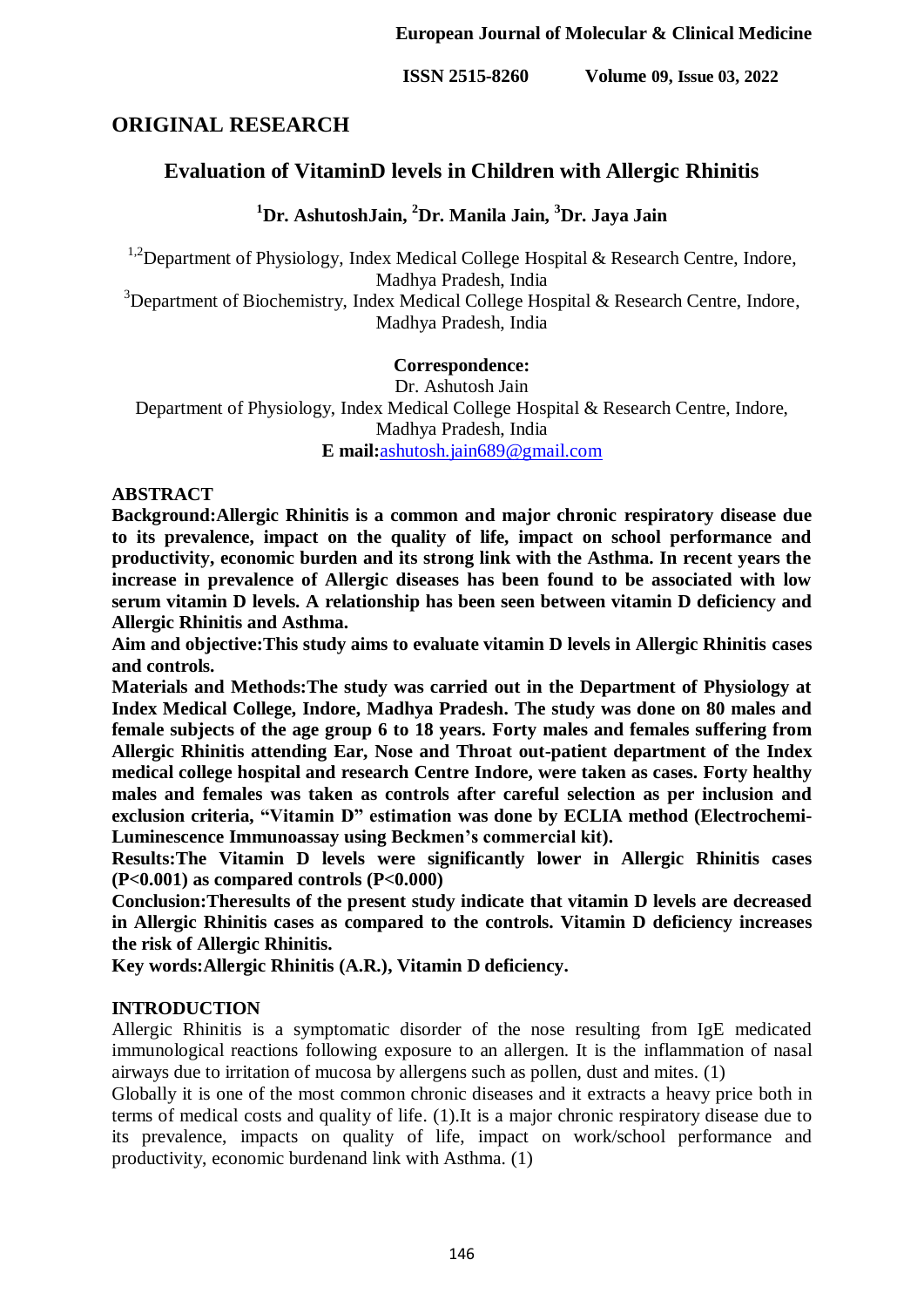### **European Journal of Molecular & Clinical Medicine**

### **ISSN 2515-8260 Volume 09, Issue 03, 2022**

Allergic Rhinitis affects the sufferer's quality of life, ability of learning and taking decisions. In school going children it is related to low energy levels, poor memoryand performance in the school etc. (1)

The comorbidities of A.R. are Sinusitis and conjunctivitis, and it has a very strong link with Asthma. Rhinorhea(discharge of the nasal mucus) nasal obstruction, nasal itching, sneezing, headache are few symptoms of allergic rhinitis. (2).

Near about 40% of the patients with Allergic Rhinitis have Asthma and 80% of the asthmatic patients suffer from allergic rhinitis (3).Vitamin D deficiencyhas been noticed as a cause of the increased percentage of allergic rhinitis. Many studies have shown that there is a widespread prevalence of vitamin D deficiency (4). Main source of vitamin D is Sunlight. It is suggested that global rise (3) in allergic diseases like allergic rhinitis and Asthma may be linked with vitamin D deficiency (5).

Some previous studies have shown that vitamin D deficiency is an important contributing factor for many diseases like Diabetes, Asthma, allergic rhinitisand allergic diseases (6, 7)

The data suggests that vitamin D plays a major role in protection and prevention against allergic rhinitis and allergic diseases. Allergic diseases and asthma are greatest burden during childhood. In the present study we have tried to find out the relationship between vitamin D levels and allergic rhinitis.

Vitamin D deficiency is very common in the general population.In the same way the prevalence of allergic rhinitis, is also common.It confirms that vitamin D levels may affect the risk for the development of Allergic Rhinitis.(8). In India vitamin D deficiency is emerging as major non – infectious epidemic. Vitamin D is an immune modulator (9). It helps in fetal lungmaturation and it regulates airway smooth muscle cell proliferation and its differentiation (9).

Allergic Rhinitis and Asthma are a cause for public health concern worldwide (10). Vitamin Dplays an important role in innate and adaptive immunity responses (11). So in the present study we have done evaluation of vitamin D levels in children with Allergic Rhinitis and healthy controls.

## **MATERIALS AND METHODS**

This study was carried out in the department of Physiology, Index Medical College, Hospital and Research center Indore, Madhya Pradesh. The study was done on eighty males and females children of the age group 6 to 18 years. Forty males and females suffering from allergic rhinitis attending Ear, Nose and Throtatdepartment of Index Medical college, Hospital and Research center Indore, Madhya Pradesh were taken as cases and 40 healthy males and female children were taken as control after careful selection as per inclusion and exclusion criteria.

## **INCLUSION AND EXCLUSION CRITERIA OF PARTICIPANTS**

### **A. INCLUSION CRITERIA**

- 1. Age 6 to 18 years
- 2. Patients diagnosed with Allergic Rhinitis.
- 3. Young healthy male and female children as a control.
- 4. Physically and mentally fit.
- 5. Cooperative and capable of understanding the procedure.
- 6. Subjects consenting for the study.

## **EXCLUSION CRITERIA**

1. Patients with diagnosis of any other disease like Coronary artery disease, Diabetes Mellitus, Liver disease, Tuberculosis, Carcinoma, renal disease etc.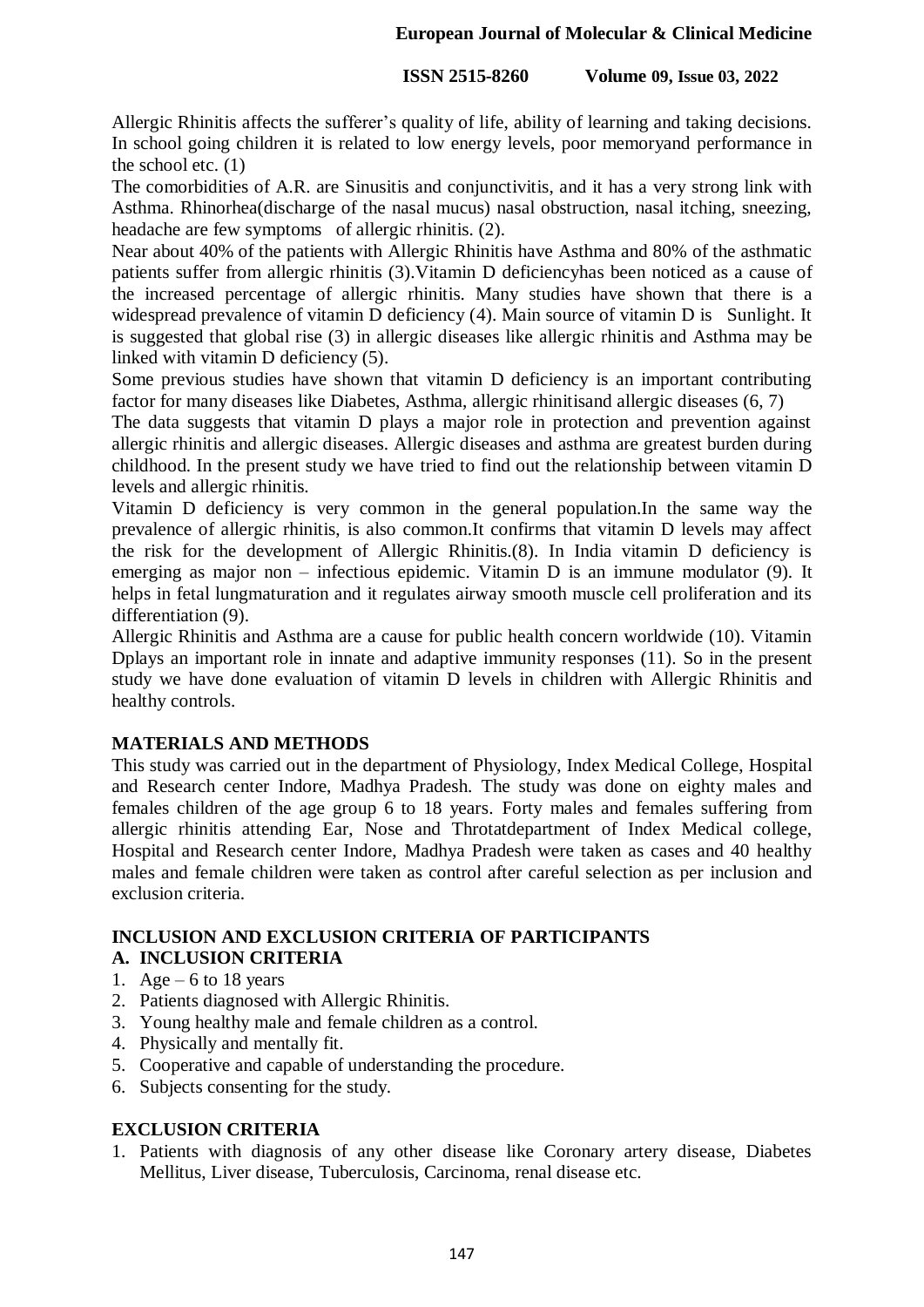**ISSN 2515-8260 Volume 09, Issue 03, 2022**

The study was approved by review and Ethical committee before starting the study work, A written consent was taken from the patients willing to participate in the study. No invasive procedure was carried-out.

## **GROUPING OF THE SUBJECTS**

**Group 1A**: 6 to 18 years children with Allergic Rhinitis (cases 40 nos.) **Group 1B**: 6 to 18 years children without Allergic Rhinitis as control (controls 40 nos.)

## **SAMPLE COLLECTION OF BLOOD FOR VITAMIN D**

Approximately 2 ml of blood sample was collected in plain vial for Vitamin D samples were centrifuged at 3000 rpm for 10 minutes; serum was separated and immediately stored in a freeze at 0° C until further analysis.

The most accurate way to measure the vitamin D in our body is to measure the 25-hydroxyl vitamin D. The 25-hydroxyl vitamin D is the major form found in the blood, and is the inactive precursor to the active form of vitamin  $D(1, 25)$ -Dihydroxy vitamin D).

As 25-hydroxyl vitamin D has long half-life and higher concentration, it is commonly measured to assess vitamin D concentration in individuals. Vitamin D was estimated by **ECLIA** method using Beckman's commercial kit. Full form of **ECLIA: -** ElectrochemiLuminescence Immunoassay.

## **INTERPRETATION OF THE RESULTS**

Test results of the patients were determined automatically by the system software. The amount of analytic in the sample was determined from the measured light production by means of stored calibration data. The results were viewedon the screen.

Normal range of vitamin  $D \rightarrow 20 - 40$  ng/ml

Deficiency of vitamin  $D < 20$  ng/ml

## **STATISTICAL ANALYSIS**

Statistical analysis; **SPSS** software version 2.0 has been used.

## **RESULTS**

The mean vitamin D in group 1A has  $14.5 \pm 1.4$  and in group 1B was  $29.2 \pm 4.7$ . The vitamin D levels were significantly low in allergic rhinitis cases as compared to the controls. As evaluated by "Z" test, the difference between these two groups was statistically significant. Z=18.78 and P=0.000.

| <b>Traits</b>          | Cases<br>Group $1 \text{ A}$   Group $1 \text{ B}$ | <b>Control</b> | "Z" value | " $P$ " value   Sig/N.S. |      |
|------------------------|----------------------------------------------------|----------------|-----------|--------------------------|------|
| Mean vitamin $D$ ng/ml | $14.5 \pm 1.4$                                     | $29.2 \pm 4.7$ | 18.78     | 0.000                    | H.S. |

**Table 1: Group 1 A and Group 1 B (6 to 18 years)**

P<0.05 or P=0.05 Significant, P<0.001 or P=0.000, highly significant.

The vitamin D levels significantly lower in children with allergic Rhinitis. The prevalence of severe vitamin D deficiency was significantly higher in patients with Allergic Rhinitis as compared to normal controls.

## **DISCUSSION**

Allergic Rhinitis is wide sprayed health problem. It is not a life threatening problem. It affects the personal life of a patient, his/her ability to work, performance, etc. It causes substantial burden on public health in economic terms.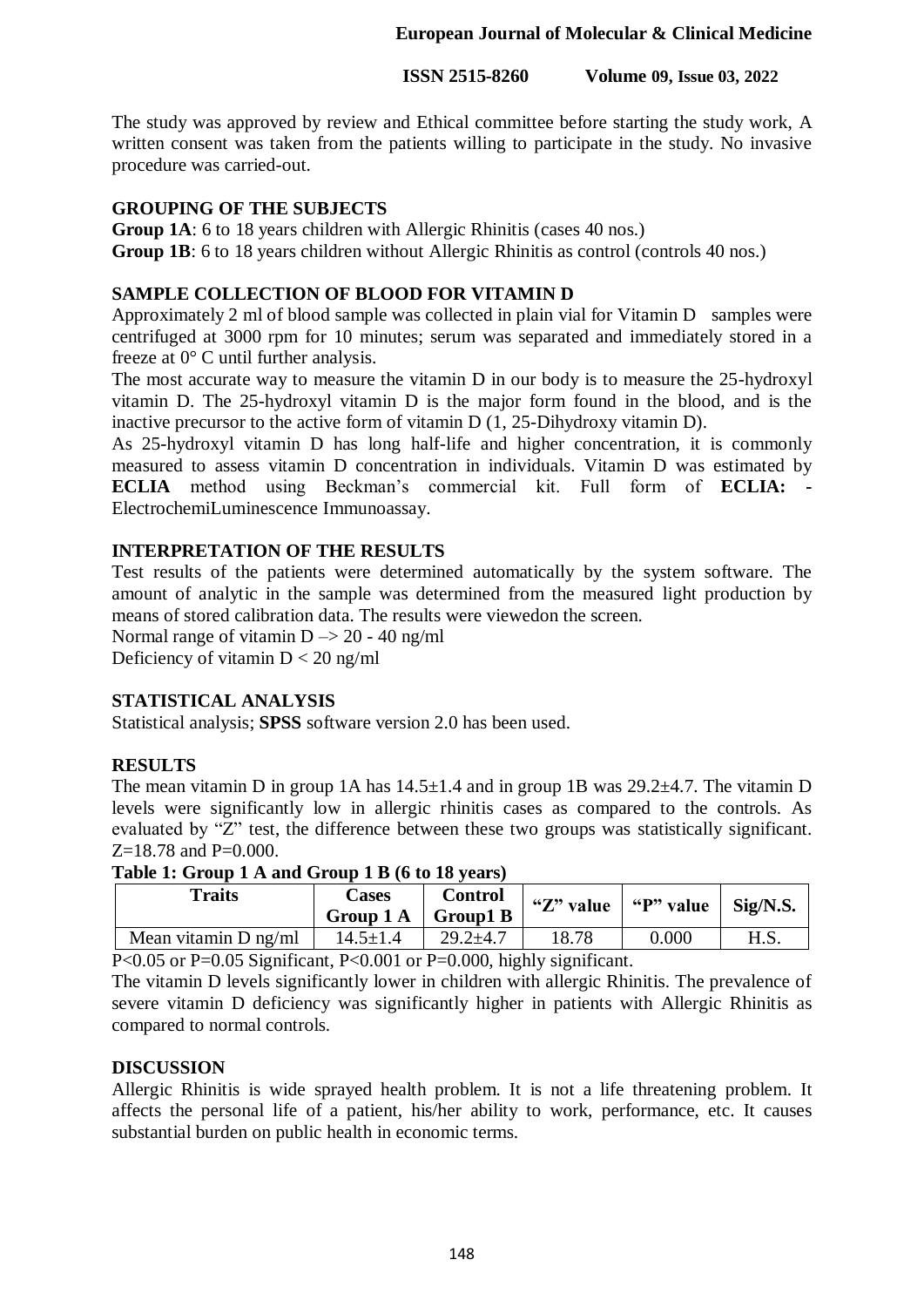## **ISSN 2515-8260 Volume 09, Issue 03, 2022**

Recently the increase in Allergic Rhinitis has been found to be associated with low vitamin D level (12), In the present study we found vitamin D deficiency in patients with Allergic Rhinitis.

Allergic Rhinitis, Asthma and other allergic disease form important public health problem worldwide (13). Vitamin D deficiency has become a global problem and it has become a major contributing factor for many diseaselike complications in maternity, Diabetes, Asthma, Allergic Rhinitis etc.Vitamin D may protect children from viral infections and severity of Allergic diseases (7).

Several studies have documented that deficiency of vitamin D is associated with an increased risk of allergic rhinitis symptoms and Asthma (14). Our results co relate with those studies.

Vitamin D has attracted the attention recently due to various reports of its association with many diseases, from cancer to fertility to longevity (15). There is easy solution to overcome these risk factors, by increasing Sun exposure and diet supplementation. Many reviews have been documentedon protective role of vitamin D in allergic rhinitis, Asthma and co related morbidities.  $(14)$ 

Allergic Rhinitis is a global health problem. It causes major illness and disability worldwide, affecting patient's social life, sleep and their school and work performance, (16).

Recently many studies have reported that vitamin D is associated with the development of allergic rhinitis. Vitamin D has important role in the immune system.

Recent studies indicate that the Th17 and T reg cells are important in the disease courseof Allergic Rhinitis (17). Vitamin D prevents proliferation of T reg cells, induces a switch problem from Th1 to Th2 by enhancing the development of Th2 cells, and facilitates the induction of T reg cells. Such data proves the relationship between vitamin D and morbidity of Allergic Rhinitis (17).

Therefore estimation of vitamin D will help in assessing severity of Allergic Rhinitis. Supplementation of vitamin D as a therapy may help in control of allergic diseases.

## **CONCLUSION**

The results of the present study indicate that vitamin D levels are decreased in allergic rhinitis as compared to controls. Deficiency of vitamin D increases the risk of allergic diseases.

## **REFERENCES**

- 1. May J.R. / Smith P.M. (2009), Allergic Rhinitis In; Diprio, J.T,Talbert R.I., Yee G.C., Wells B and Posy I.M.Pharmacotherapy: A Pathophysiologic approach  $(7<sup>th</sup>$ . Addition) New York: Mc Grow Hills p.p. 1565-75.
- 2. Jousilathi P., Saloma V., Hakala K., Rasi V.,VahteraE, PalosuoT. et. al. The association of sensitive systemic inflammation markers with bronchial asthma, and Allergy Asthma Immunol2002: 89:381-5.
- 3. Adikson F.R., Boahner B.S., Burk's W., Burse W.W.,Holgates S.T. et. al. Midelton;s Allergy: Principles and Practices "8<sup>th</sup>. Edition St. Louis. MO: Elsevier Health Sciences: 2013.
- 4. Pawankar R., Moris S., 024 Kimura S. et.al. (2011). Overview on the pathomechanics M.S. of Allergic Rhinitis Asia Pacific Allergy, 1, 157-167 http:// doi.org/10, 5apallergy 2011.1.3.157.
- 5. Weiss S.T. Lithonijua A.A., Maternal diet vs lack of exposure to Sunlight as the cause of the epidemic of asthma allergies,and other autoimmune diseases Thorax 2007; 62: 746-8.
- 6. Baner A., Ehlayel M.S. et.al. Role of breast feeding is primary prevention of asthma and allergic diseases in atraditional society. Eur. Ann.Allergy clin. Immunol 2007; 39: 337.
- 7. Ehlay M.S. ,Baner A. Is high prevalence of vitamin D deficiency evidence for asthma and allergy risks ?.Eur Ann. Allergy Clin. Immuno. Allergy 2011: 43: 81-8.